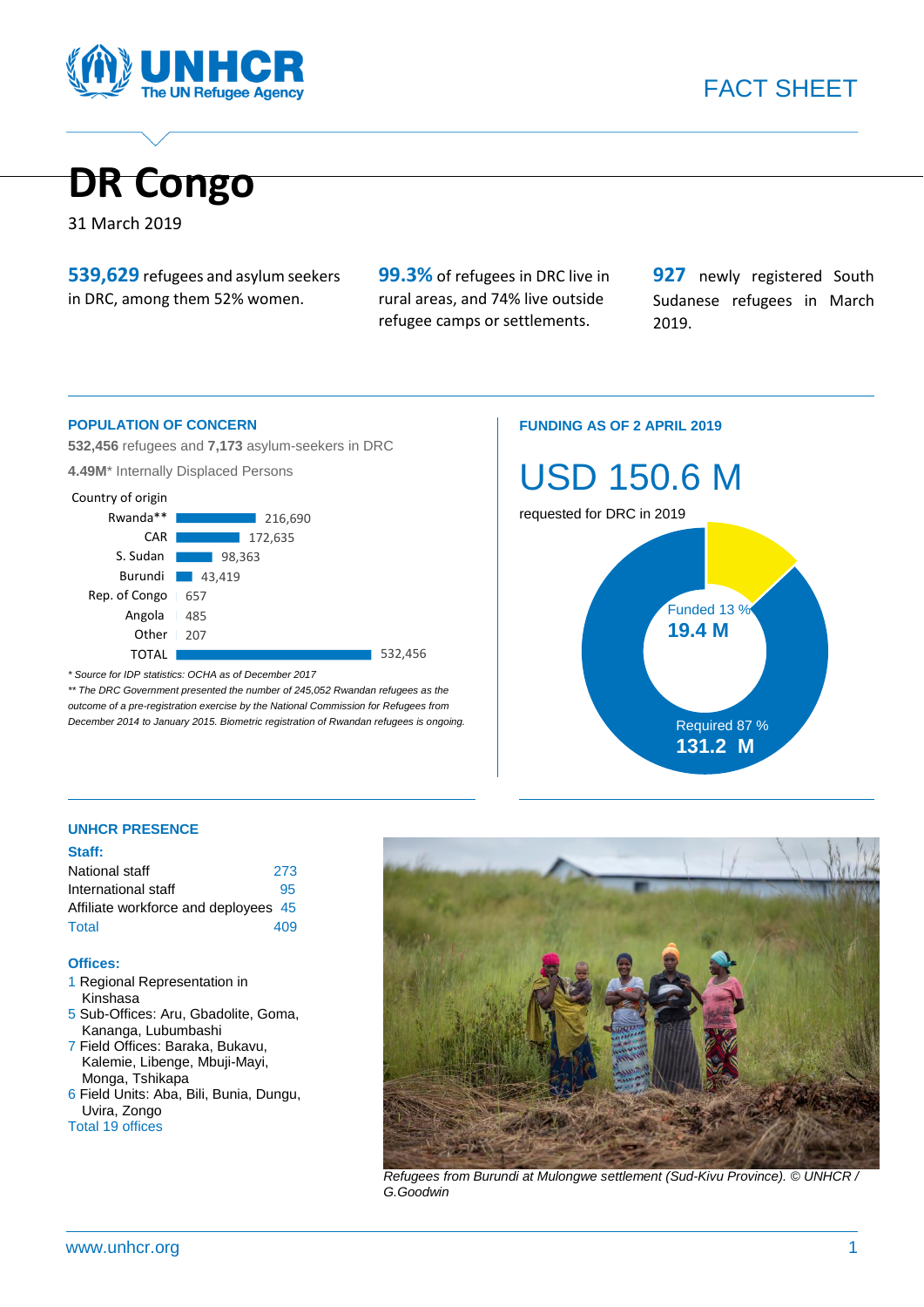

# Main activities – Refugees

#### **Protection**

- UNHCR provides practical and technical support to national, provincial and local authorities, including the **National Commission for Refugees** (CNR). UNHCR trains key counterparts on principles of refugee protection and international law. It collaborates with national authorities on the **biometric registration** of refugees, and facilitates the provision of **refugee ID documents** by Congolese authorities, as well as access to **civil registration**.
- UNHCR monitors **arrivals**, the **protection environment** (rule of law, civilian character of asylum, access to justice, non-refoulement), and specific needs, notably at borders and in refugee-hosting areas. UNHCR works towards child protection, including through support for **Best Interest Determination** (BID) assessments, and carries out detention monitoring.
- **Individual support and assistance** is also provided, including advocacy and the preparation and submission of urgent **resettlement** cases.
- UNHCR also facilitates **access to justice** through support for police in refugee-hosting areas, mobile courts, and the availability of legal aid.
- Lastly, UNHCR supports **access to land** for agriculture and housing, with a view of allowing alternatives to camps and supporting self-reliance wherever possible.

#### **Education**

- UNHCR supports the integration of refugee children into the **national education system**. Due to a lack of resources, the focus is on primary education.
- Since schools lack resources to take in large numbers of refugee children, UNHCR provides **infrastructure support** (rehabilitation and construction), **equipment** (school uniforms, stationery, etc.), and **payments** of additional teaching staff and of school fees where necessary.

#### **Health**

- UNHCR sets up and runs **health facilities** in camps, while also increasingly supporting existing local health facilities in line with its "alternatives to camps" approach.
- UNHCR supports authorities in developing **preparedness and response plans** for outbreaks, and works with authorities to ensure the availability of Minimum Initial Standard Packages (MISP) for reproductive health, and of HIV/AIDS packages in local health facilities.
- UNHCR also ensures the prevention of **undernutrition** and effective treatment of **acute malnutrition** in collaboration with authorities.

#### **Food Security and Livelihoods**

 UNHCR promotes refugees' self-reliance through **market-based livelihoods interventions**. Agricultural production is supported by ensuring **access to arable land** and providing agricultural inputs such as **seeds and tools**.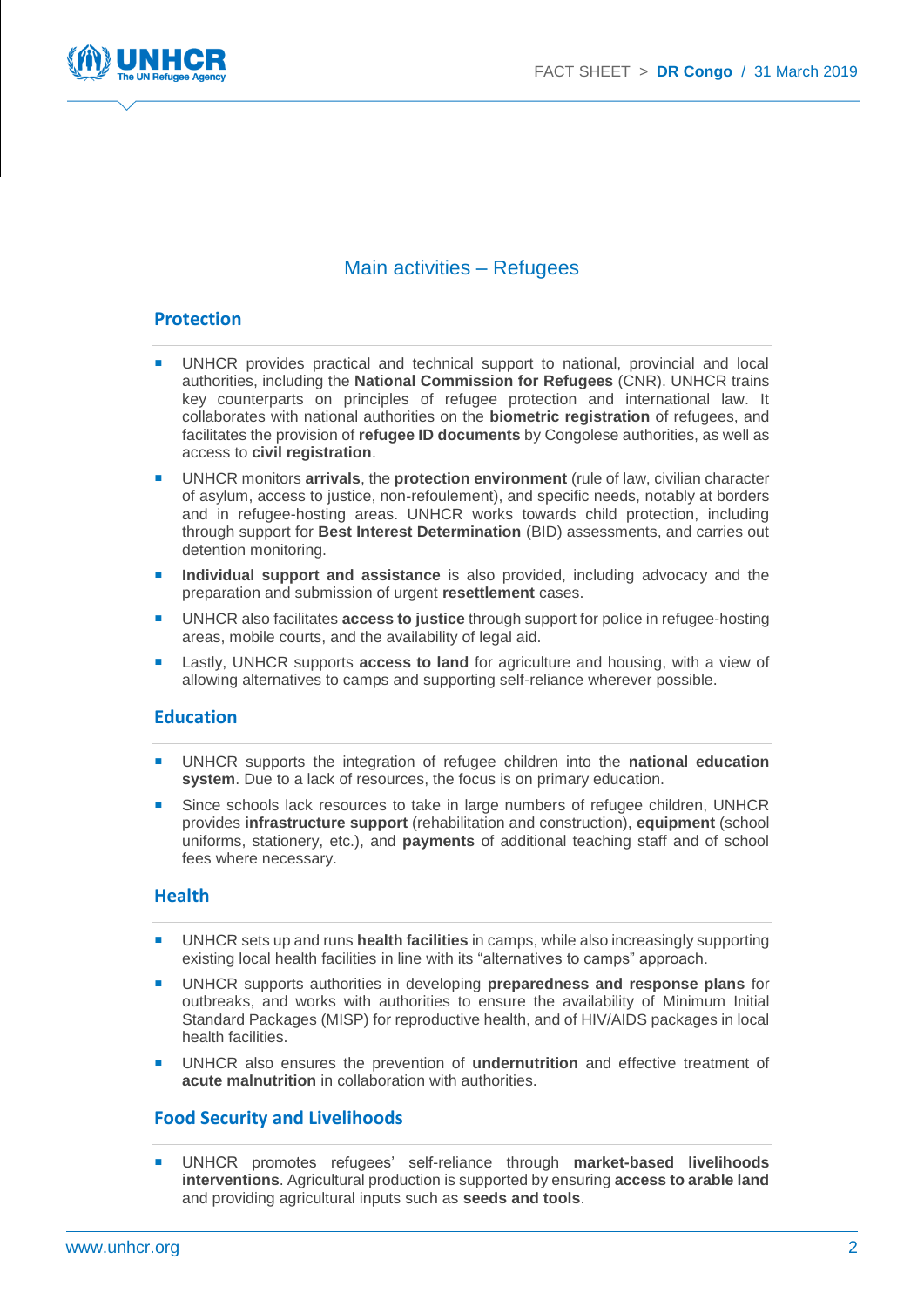

- UNHCR fosters **professional and vocational skills** for urban and rural refugees' selfemployment. **Income-generation** is encouraged through the creation of viable business plans, and business and financial literacy training.
- UNHCR's livelihoods activities can also take the form of targeted **cash-based assistance** based on vulnerability criteria.
- UNHCR works in close collaboration with the World Food Program (WFP) and other UN partners, the Ministry of Agriculture, the World Bank-funded project PARSSA, and public and private companies.
- For a large part of the refugees, **Food aid** is provided by WFP, with support from UNHCR.
- UNHCR is working on an **agro-forestry model** for South Sudanese refugees and host populations, aiming at the sustainable economic integration of refugees, and incomegeneration benefiting the host community and developing the area, while reducing the carbon footprint.

## **Water, Sanitation and Hygiene (WASH)**

- UNHCR provides WASH support to refugees and host communities, with a three-fold **strategy of promoting** refugees' **self-reliance** in terms of water systems, ensuring that refugees have **access to water** without discrimination of gender or age, improving existing WASH services, and responding to **emergencies**.
- UNHCR **constructs and rehabilitates** water points (from water towers and wells, to natural water sources). Water Management Committees provide **maintenance and reparations** for water points.
- UNHCR provides **cash or materials** for refugees to build their own latrines and showers, along with sensitization and construction training.
- **Hygiene promotion activities** encourage refugees to adopt good hygiene practices.

### **Shelter and Non-Food Items (NFIs)**

- To ensure sustainable housing conditions, UNHCR promotes wherever possible **local construction materials** and a **community-based approach**, using conditional cash transfers as a preferred modality for shelter construction and rehabilitation. UNHCR's shelter strategy in DRC is centered around three priorities: to provide an emergency response, to support local integration, and to reinforce local capacities.
- UNHCR encourages the construction of **semi-durable shelters**, but does not exclude the use of emergency shelters in cases of acute and urgent need.
- UNHCR distributes **Non-Food Items**, such as kitchen sets, sleeping mats and mosquito nets, but provides cash for refugees to buy basic items whenever this is a viable option.

#### **Site management**

 UNHCR and the National Commission for Refugees (CNR) collaborate on the application of UNHCR's **Policy on Alternatives to Camps**, which aims at avoiding encampment and gives refugees the opportunity to become active members of the community while contributing to its wealth.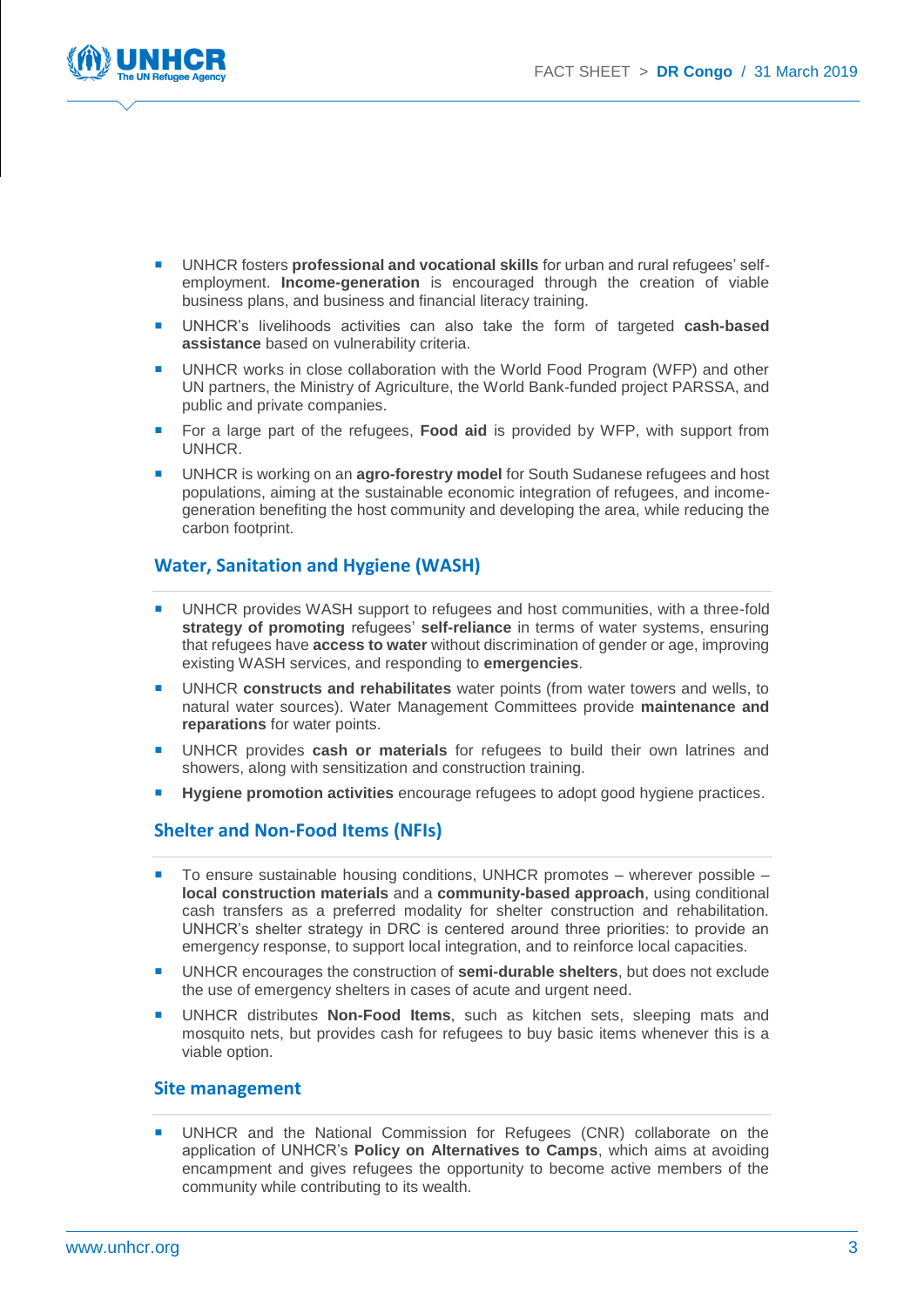

- UNHCR currently supports 5 camps for Central African refugees, 4 settlements for South Sudanese refugees, and 1 camp and 1 settlement for Burundian refugees.
- Collaboration with the World Bank and UNDP on local governance, and with other development actors in refugee-hosting areas, is expected to facilitate a shift towards stronger **community-based responses** in the coming years.

#### **Access to energy**

 UNHCR is committed to the **Safe Access to Fuel and Energy** (SAFE) initiative, seeking to ensure refugees' access to combustibles and energy for cooking, heating and electricity.

Through partners, UNHCR organizes trainings and the production of **biomass briquettes** (an alternative, eco-friendly combustible) and **fuel-efficient stoves**. Sensitization campaigns on energy-saving are organized. UNHCR supports the use of solar energy in community infrastructure (for example, health centers).

#### **Durable solutions and reintegration**

- UNHCR mainly supports two forms of durable solutions for refugees in DRC; **voluntary repatriation** and **local integration**. Although resettlements to third countries have been organized, this remains at a very limited scale. Over the past years, UNHCR has facilitated the voluntary repatriation of tens of thousands of **Rwandan refugees**.
- UNHCR has advocated for the issuance of **residence cards** for former refugees (Angolans, Rwandans).

#### **Logistics**

- UNHCR has a **fleet of vehicles** to ensure that assistance to refugees is delivered in due time despite logistical challenges in DRC. To increase efficiency, UNHCR provides vehicles on loan to partners. Stocks of aid are also positioned in **warehouses** across the country. UNHCR works with UNHAS (UN Humanitarian Air Services) to ensure flights to refugee-hosting areas are available for the humanitarian community.
- Where necessary, UNHCR contributes to the **rehabilitation** of roads, bridges or other infrastructure in refugee-hosting areas.

#### **Multipurpose cash grants (MPGs)**

 UNHCR provides multipurpose cash transfers to refugee households, to help them in meeting their **basic needs**, prevent **protection risks** and strengthen their **livelihoods**. Multipurpose cash transfers allow beneficiaries to choose the way they spend the money and respond to their own priority needs according to their own livelihoods strategies.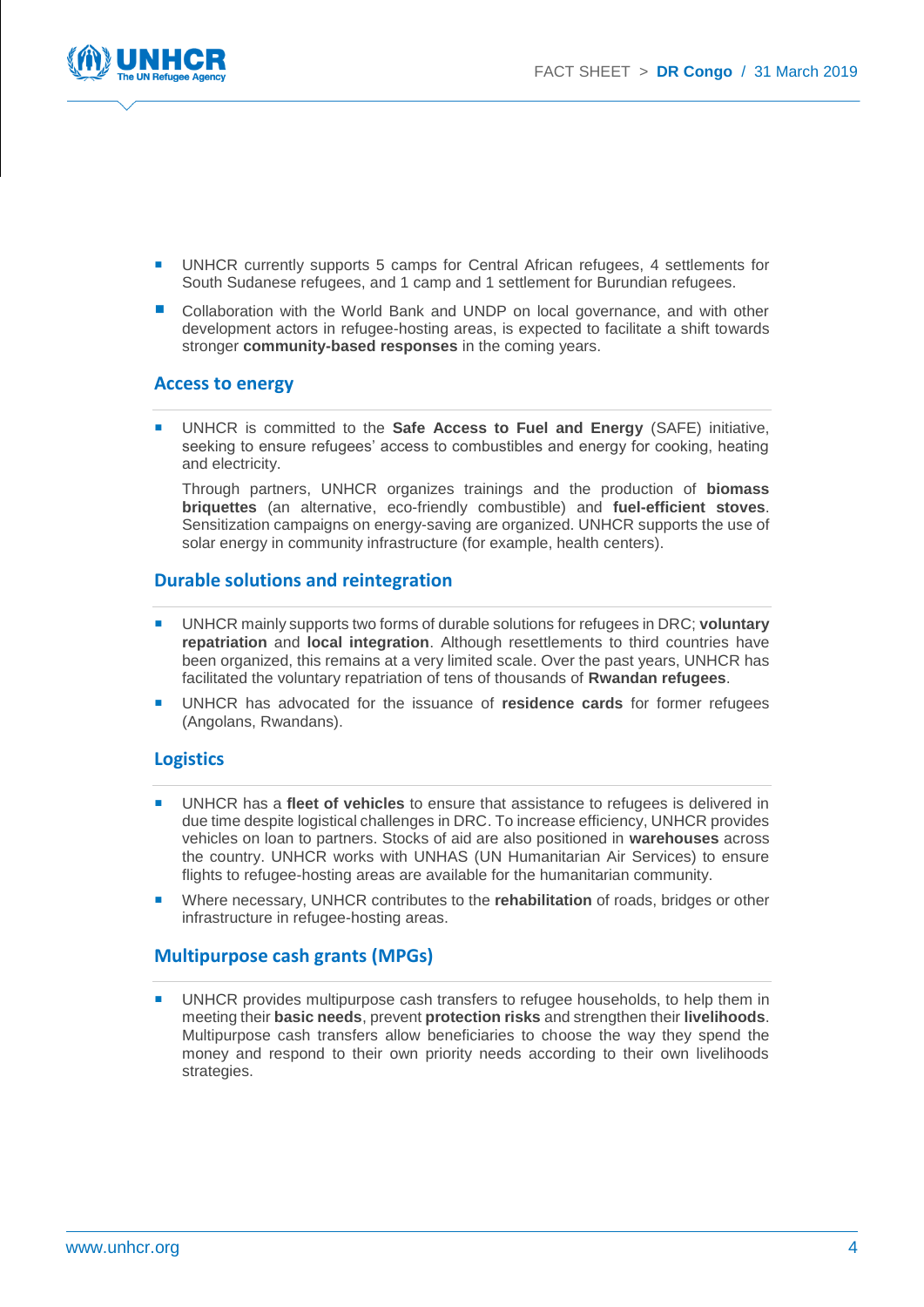

# Main activities – Internally Displaced Persons (IDPs)

#### **Protection**

- UNHCR works with authorities to ensure the full **restoration of the rights** of IDPs and returnees, in areas such as the Kasai region and the provinces of Tanganyika, Haut-Katanga, Lualaba, Ituri, Mai Ndombe, Maniema, North Kivu and South Kivu.
- **To inform the humanitarian response and ensure IDPs live in safety and dignity,** UNHCR undertakes **protection monitoring** and related analysis in main displacement and return areas. The results are a source of information for the humanitarian community, and serve as the basis for **advocacy** to local and national authorities, the **prevention of and response to sexual and gender-based violence** (including through sensitization and advocacy), **individual protection interventions** such as the referral of victims to relevant legal, medical or psychosocial structures, and **cash assistance** for protection outcomes.
- UNHCR provides practical and technical support to national, provincial and local authorities. It conducts **trainings** with local authorities, members of the armed forces and police, as well as IDPs and host communities, to inform them on the rights of IDPs and their obligations towards them.
- As the lead of the **Protection Cluster**, UNHCR coordinates and supports the protection activities of various humanitarian actors, including by actively supporting sub-clusters and working groups.
- UNHCR facilitates the implementation of the UN Humanitarian Country Team's protection strategy.

#### **Health**

 UNHCR advocates for IDPs' access to **HIV/AIDS prevention and treatment services**. Under the division of labor under UNAIDS, UNHCR has co-organised HIV rapid needs assessment in displacement regions.

#### **Water, Sanitation and Hygiene (WASH)**

**Although WASH activities are not a main focus of UNHCR's IDP response in DRC,** some activities are conducted based on **specific needs and gaps**. In Nord Kivu Province, UNHCR constructed emergency latrines, showers and garbage pits in 2018, and rehabilitated water sources for IDP sites after emergency needs were identified.

#### **Shelter and Non-Food Items (NFIs)**

- UNHCR's three strategic shelter orientations for IDPs in DRC are to provide an **emergency response**, to support **returns or local integration** in displacement areas, and to **reinforce local capacities**.
- In terms of **emergency responses**, those sleeping in the open air, in public buildings and in host families are targeted. UNHCR favors **self-reconstruction and rehabilitation** with local materials, and IDPs and host communities' effective participation. UNHCR prioritizes conditional **cash transfers** as a modality to support shelter construction and rehabilitation.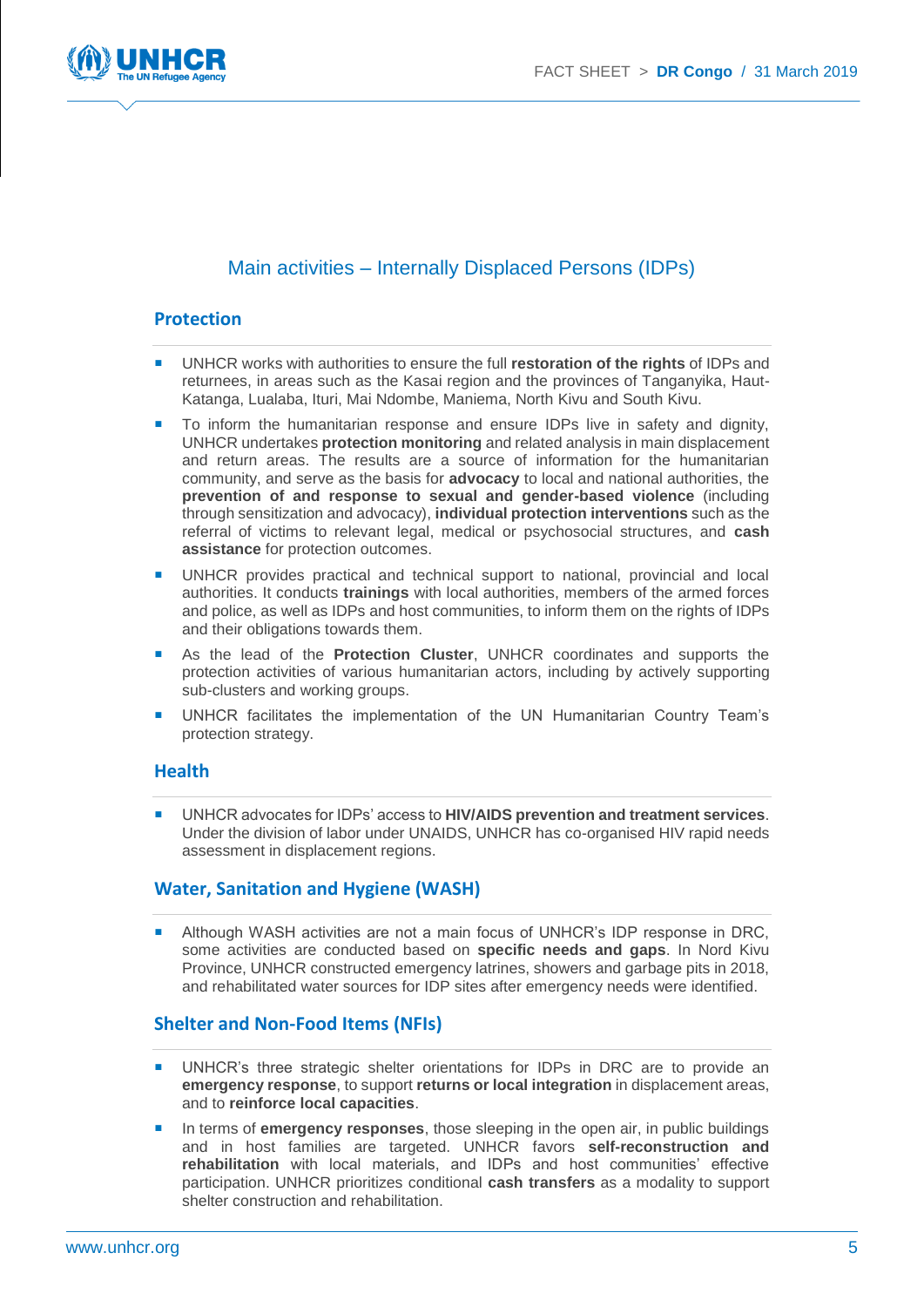

 As the leader of the **Shelter Working Group** (SWG) in DRC, UNHCR also coordinates and supports other actors' shelter activities. Shelter remains a major underfunded need in DRC. Assessments by the SWG in 2018 showed that some 1.5 million people had their homes destroyed or damaged in eight of DRC's 26 provinces.

#### **Site management**

- UNHCR supports the **management of official IDP sites** including in North Kivu Province and Ituri Province.
- UNHCR co-leads the **Camp Coordination and Camp Management** (CCCM) **Working Group** in Tanganyika and North Kivu provinces, jointly with IOM. Since 2018, the CCCM strategy focuses on solutions and support to local communities.

#### **Community empowerment and self-reliance**

- To better protect IDPs and reduce risks of intercommunity conflict, UNHCR includes **host communities** into its programming. UNHCR reinforces local protection structures, and promotes peaceful coexistence, access to justice (for example, in case of conflicts over land and property), and the participation of IDPs in decision-making.
- UNHCR also supports **income-generating activities** with a community-based approach. For example in North Kivu province, UNHCR established communal fields, helping IDPs gaining access to agricultural lands, and contributing to durable solutions.

#### **Durable solutions**

- To promote durable solutions for IDPs, UNHCR provides, among others, livelihoods and shelter assistance to **returned IDPs** or to those who settle permanently elsewhere, as well as **protection assistance**.
- UNHCR advocates for the Government's adoption of the **National Durable Solutions Strategy** which has been supported by the Humanitarian Country Team.
- UNHCR is conducting advocacy for the DRC to ratify the **2009 Kampala Convention** (African Union Convention for the Protection and Assistance of Internally Displaced Persons in Africa) and to transpose it to national law.

#### **Multipurpose Cash Grants (MPGs)**

(see relevant section on refugees)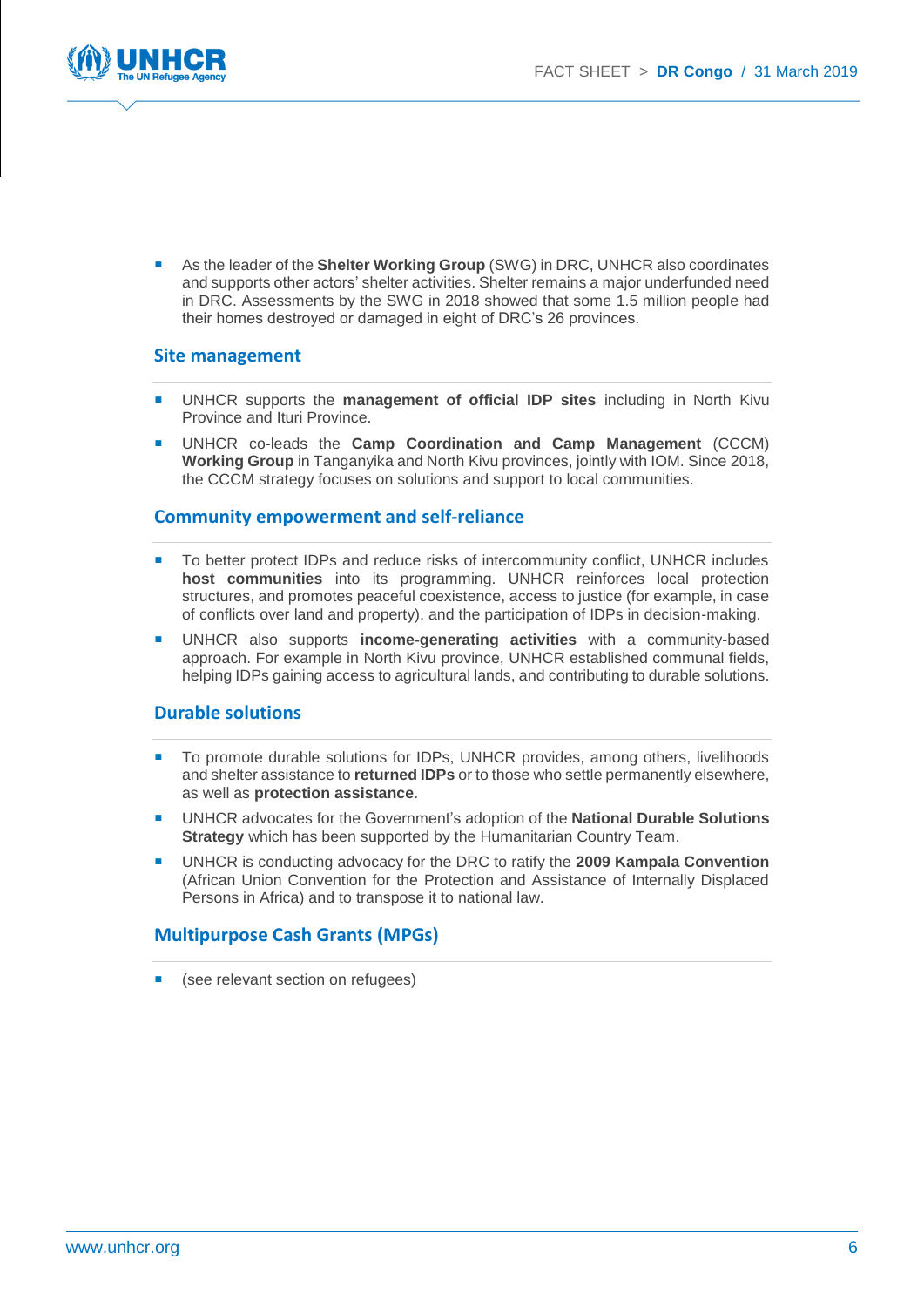

## Main activities – Statelessness

#### **Protection**

- **As part of the fight against statelessness, UNHCR is advocating for the DRC** Government to ratify the **1954 and 1961 UN conventions on statelessness**. UNHCR is also advocating with DRC's Ministry of Justice for the signing of decrees establishing a National Interministerial Technical Committee to combat statelessness in DRC.
- UNHCR advocates for the implementation by the DRC Government of the 2017 **Declaration of International Conference on the Great Lakes Region (ICGLR) Member States on the Eradication of Statelessness and its action plan**.
- UNHCR continues statelessness prevention activities, by facilitating **birth registrations** and the issuance of **birth certificates** in North Kivu, South Kivu, Nord-Ubangi, Sud-Ubangi, and Ituri provinces.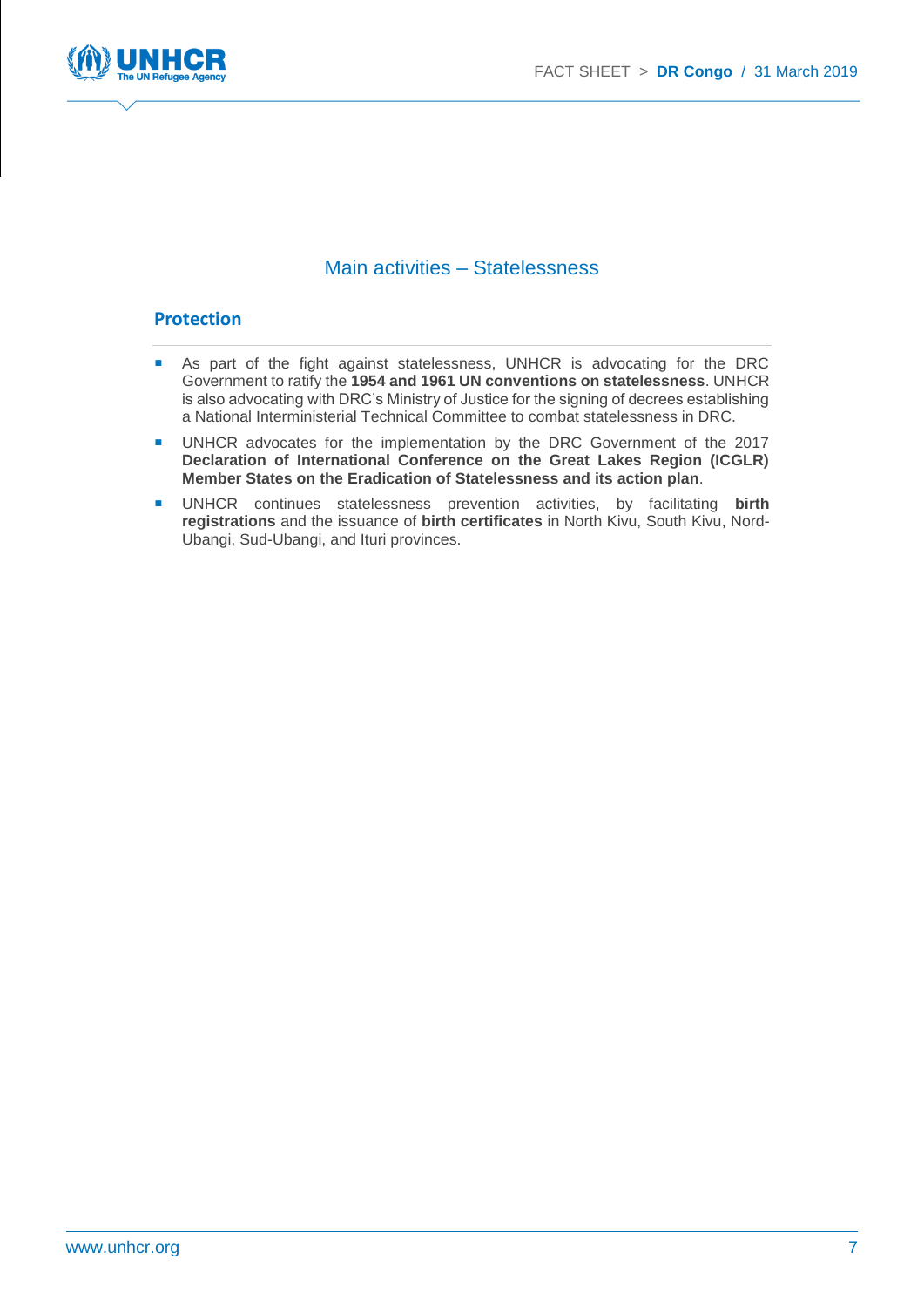

G

H





Printing date: 18 April 2019 Author: UNHCR - Kinshasa